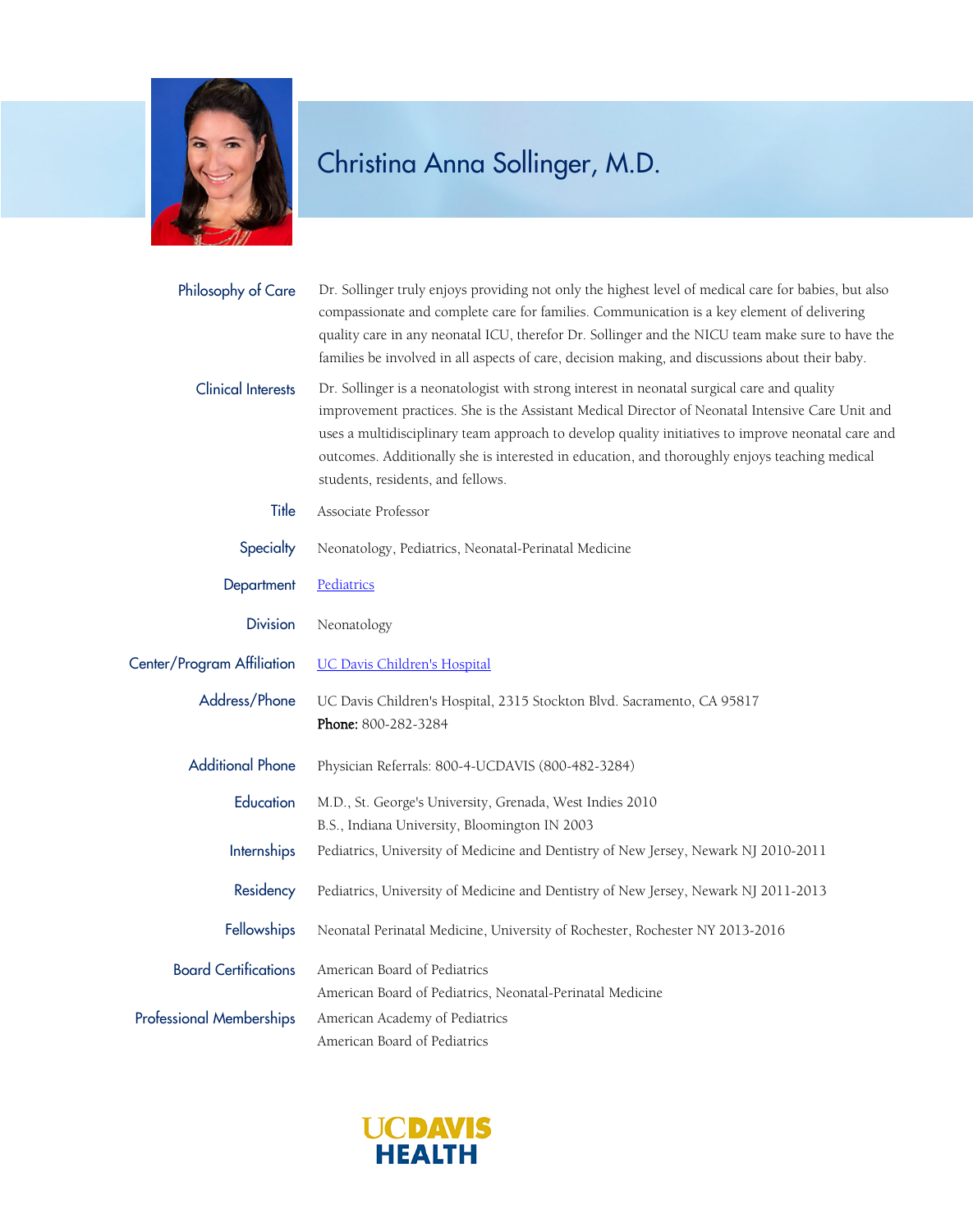

## Christina Anna Sollinger, M.D.

Honors and Awards Eastern Society Pediatric Research Travel Award, 2016 Nominated and accepted to participate in the 2016 National Institute of Child Health and Human Development Young Investigator Conference, 2016 Bradford Fellowship Research Award, 2014 NIH T32 Training Grant, 2014 Select Recent Publications Chess P. Avery's Neonatology Board Review Textbook. Section Editor for Cardiology and Ethics chapters. 2019.

> Goldstein NP, Zhang X, Sollinger C, Chaturvedi A, Turri R, Mehta R, Metlay LA, Katzman PJ. Superior Vena Cava Syndrome and Hypoxic Ischemic Encephalopathy Secondary to a Massive, Right-Sided Immature Cervical Teratoma. Pediatr Dev Pathol. 2020 Mar-Apr;23(2):152-157. doi: 10.1177/1093526619865422. Epub 2019 Jul 23. PMID: 31335287.

Sollinger C, Lillis J, Malik J, Getman M, Proschel C, Steiner L. Erythropoietin Signaling Regulates Key Epigenetic and Transcription Networks in Fetal Neural Progenitor Cells. Sci Rep. 2017 Oct 30; 7:14381. doi:10.1038/s41598-017-14366-0.

Patel N, Sollinger C, D'Angio CT, Vinocur JM, Ackerman KG, Katzman PJ. Congenital Diaphragmatic Hernia with Liver Herniation into the Pericardial Sac in a 30-Week Gestation Infant. Pediatr Dev Pathol. 2017 Sep-Oct;20(5):421-425. doi:10.1177/1093526616686446. Epub 2017 Jan 25. PMID:28812464.

Sollinger C, Steiner L. Case: Respiratory Failure, Myocardial Dysfunction and Pulmonary Hemorrhage in a Full Term Newborn. Neoreviews. 2016 May;17(5):e282-e284. doi:10.1542/neo. 17-5-e282.

Kling DE, Cavicchio AJ, Sollinger CA, Schnitzer JJ, Kinane TB, Newburg DS. Nitrofen induces apoptosis independently of retinaldehyde dehydrogenase (RALDH) inhibition. Birth Defects Research (Part B). 2010 Jun 10;89(3):223-32. doi:10.1002/bdrb.20247.